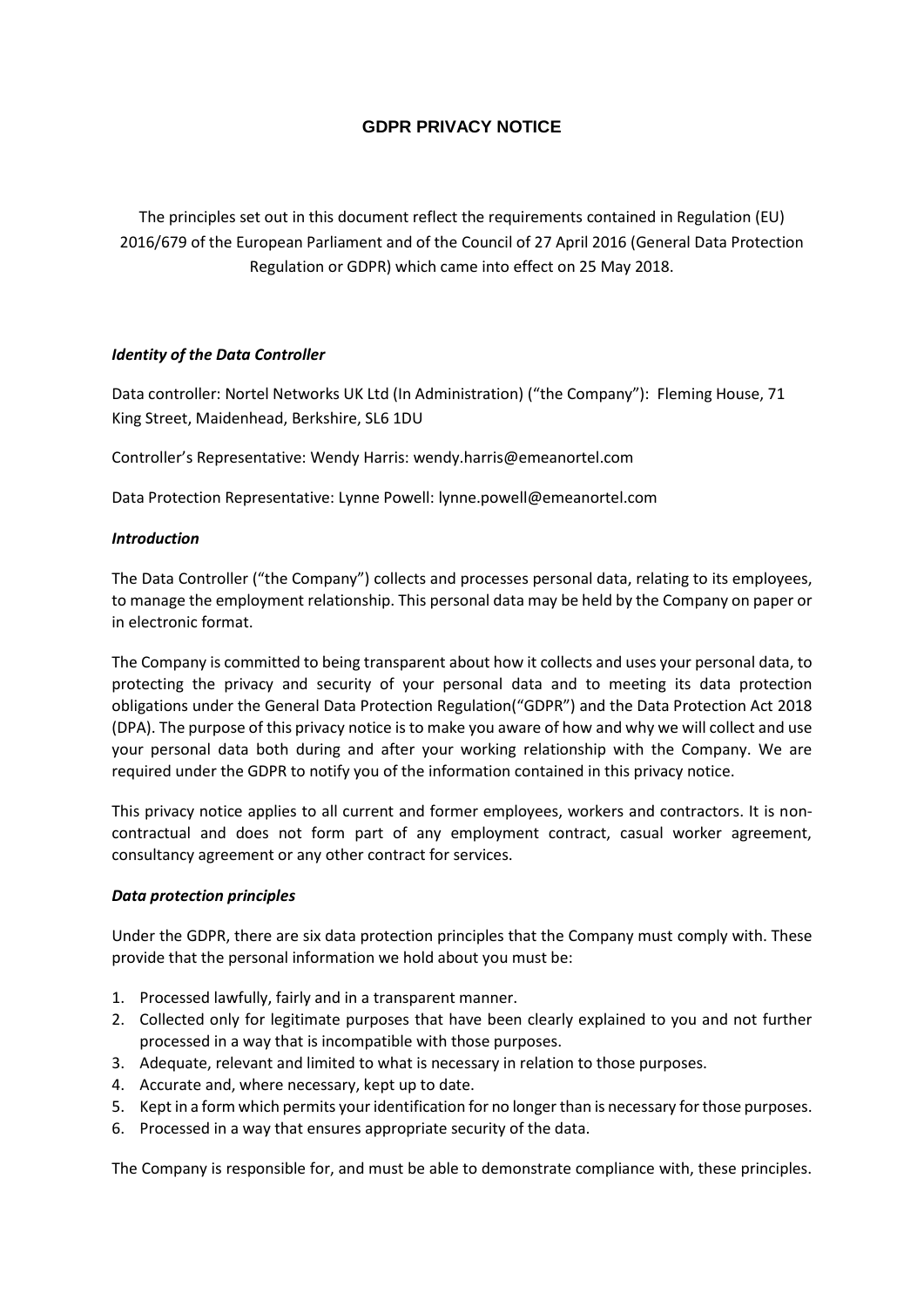This is called accountability.

### *What types of personal data do we collect about you?*

Personal data is any information about an individual from which that person can be directly or indirectly identified. It doesn't include anonymised data, i.e. where all identifying particulars have been removed. There are also "special categories" of personal data, and personal data on criminal convictions and offences, which requires a higher level of protection because it is of a more sensitive nature. The special categories of personal information for example may include information about an individual's racial or ethnic origin, religious or philosophical beliefs, trade union membership or health.

The Company collects, uses and processes a range of personal data about you. This includes, (as applicable):

- name, gender, home & business addresses, telephone numbers, email addresses, date of birth, marital status, dependants, emergency contacts, next of kin/beneficiaries.
- the start and end dates of your employment or engagement, any application forms, references, copies of proof of right to work in the UK, documentation, copies of qualification certificates, copy of driving licence and other background check documentation.
- the terms and conditions of your employment or engagement (including your job title and working hours), salary, entitlement to benefits and pension information, pay review and bonus letters, statements of changes to employment or engagement terms and related correspondence, any termination of employment, including resignation, dismissal, redundancy letters and related correspondence.
- details of your skills, qualifications, professional memberships, experience and work history, both with previous employers and with the company.
- your bank account details, payroll records, tax code and tax status information, national insurance number, letters that you may have requested to your mortgage, rental company relating to your employment/salary.
- any disciplinary, grievance and capability records, and related documents.
- appraisals, including appraisal forms, performance reviews and ratings, targets and objectives set
- annual leave and other leave records, including details of the types of and reasons for leave being taken and related correspondence.
- information about your use of our IT systems, including usage of telephones, e-mail and the Internet which the company may monitor as required.
- photographs i.e.: Passport, driving licence, job application.

The Company may also collect, use and process the following special categories of your personal data (as applicable):

- Occupational health and medical records, which are held securely by an appropriately qualified third-party vendor or secure HR files.
- information about your racial or ethnic origin, religious or philosophical beliefs and trade union membership
- information about criminal convictions and offences, where the law allows us to.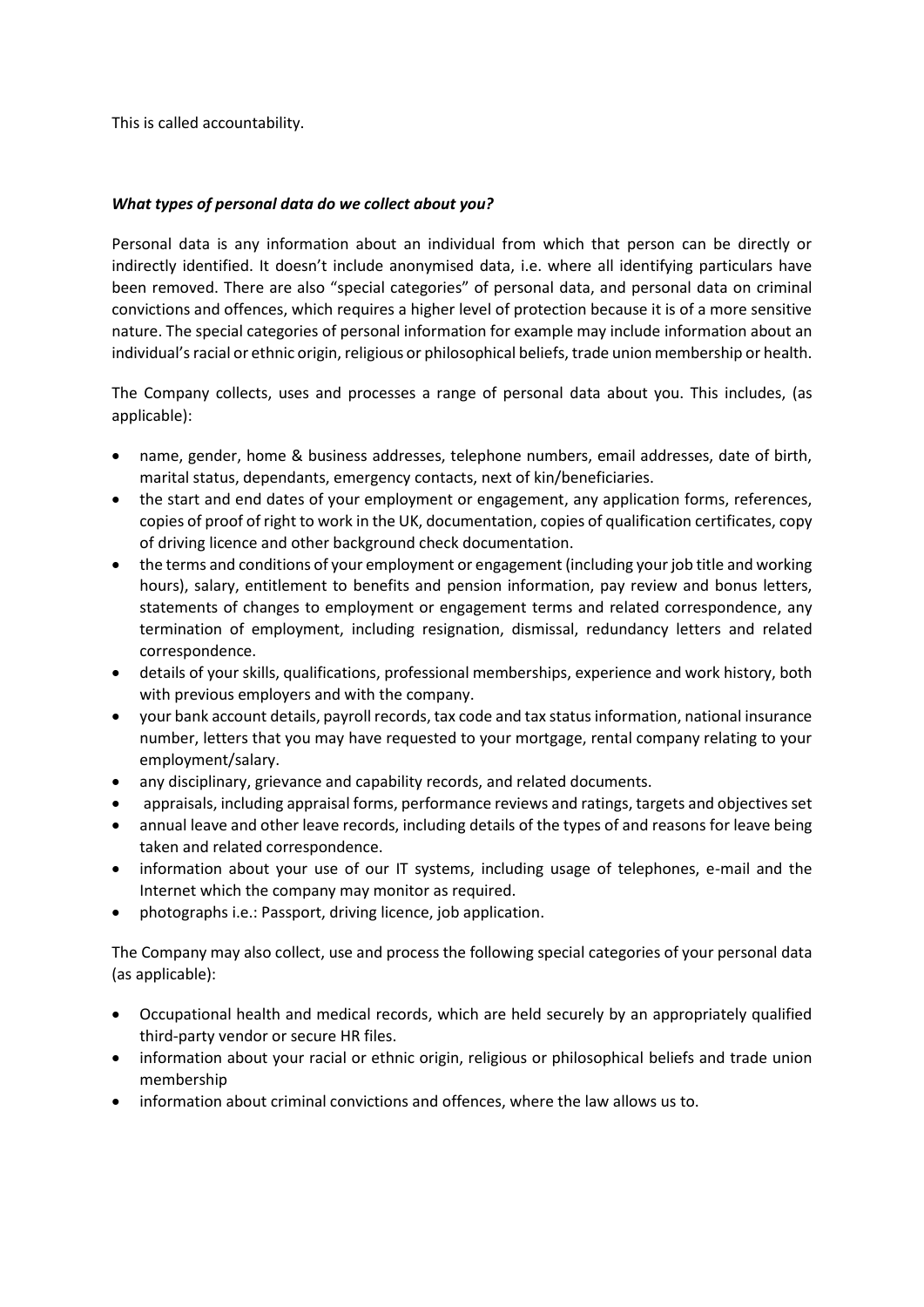### *How do we collect your personal data?*

The Company may collect personal data about employees, workers and contractors in a variety of ways. Much of the data we hold will have been provided by you. It is collected during the recruitment process, either directly from you via a job application form and related documentation, or sometimes from a third party such as an employment agency. We may also collect personal data from other external third parties, such as references from former employers, information from background check providers.

We will also collect additional personal data throughout the period of your employment with the Company. This may be collected during your work-related activities or during employee events such as Flex & Pensions choices or from updates you have provided to the Company. Whilst some of the personal data you provide to us is mandatory and/or is a statutory or contractual requirement, some of it you may be asked to provide to us on a voluntary basis. We will inform you whether you are required to provide certain personal data to us or if you have a choice in this.

Your personal data may be stored in different places, including in your personnel file, in the Company's HR management system and in other IT systems, such as the e-mail system. Data is also stored by the HR Third Party vendors to provide your payroll and employee related benefits.

### *Why and how do we use your personal data?*

The Company needs to process your data to enter into and maintain the employment contract with you, meet its obligations under your employment contract and to satisfy the Company's legal obligations, or as required by law. For example, it needs to process your data to pay you in accordance with your employment contract and to administer employee benefits, pension and life assurance, and other management and human resource related processes.

We believe that you have a reasonable expectation, as our employee, worker or contractor, that we will process your personal data.

# *What if you fail to provide personal data?*

If you fail to provide certain personal data when requested or required, we may not be able to perform the contract we have entered into with you, or we may be prevented from complying with our legal obligations. You may also be unable to exercise your statutory or contractual rights.

# *Change of purpose*

We will only use your personal data for the purposes for which we collected it. If we need to use your personal data for a purpose other than that for which it was collected, we will provide you, prior to that further processing, with information about the new purpose, we will explain the legal basis which allows us to process your personal data for the new purpose and we will provide you with any relevant further information. We may also issue a new privacy notice to you.

# *Who has access to your personal information?*

Your personal data may be shared internally within the Company, including with members of the HR department, payroll staff, your line manager, other managers in the department in which you work and IT staff if access to your personal data is necessary for the performance of their roles.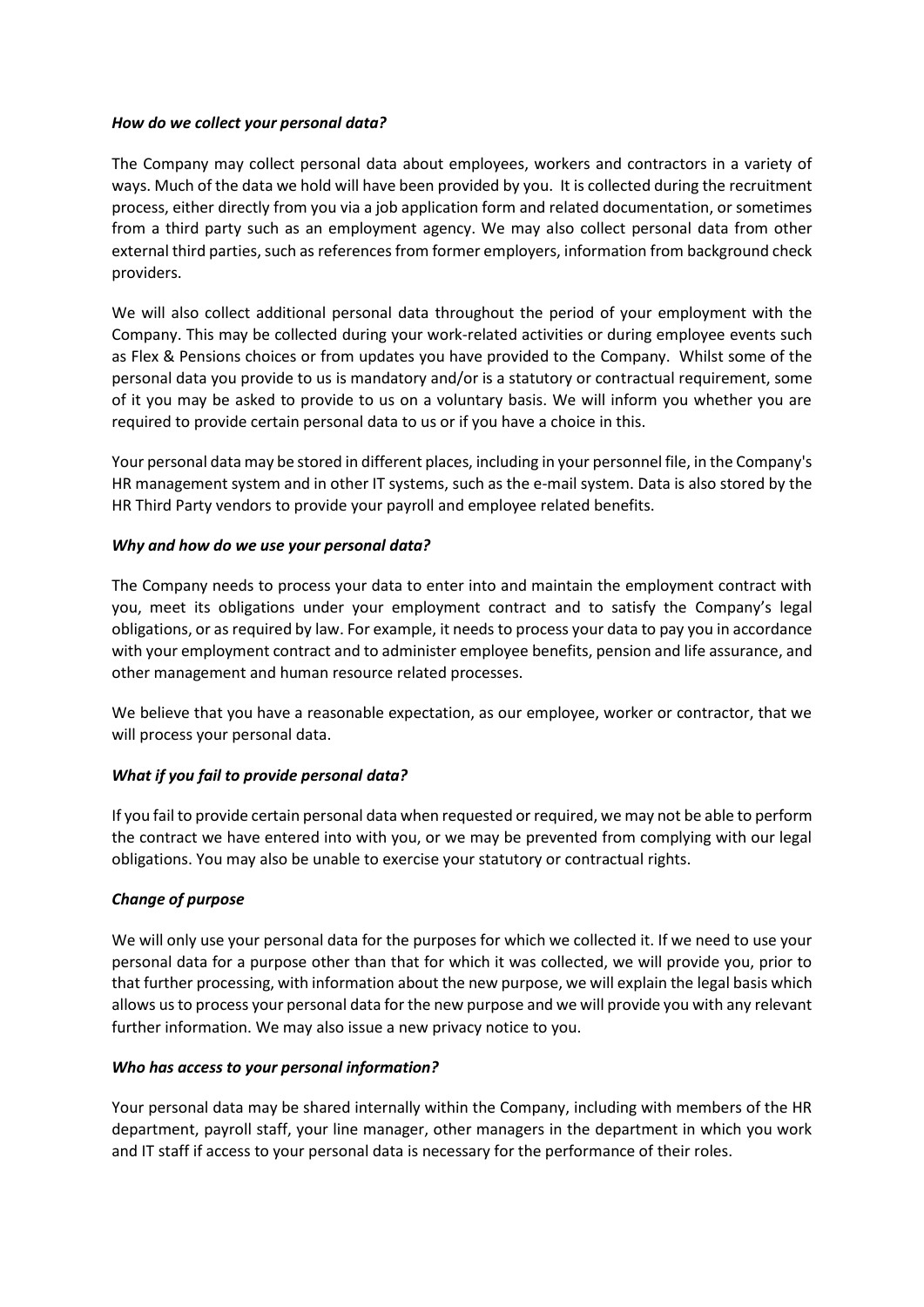You will of course, inevitably be referred to in many company documents and records that are produced by you and your colleagues in the course of carrying out your duties and the business of the Company. The Company may also share your personal data on a confidential basis with third-party service providers (and their designated agents), including:

- payroll, benefit and pension providers, including insurers
- occupational health providers
- external IT services
- professional advisers, such as lawyers and accountants
- The Joint Administrators and their nominated delegates

We may also need to share your personal data with a regulator or to otherwise comply with the law.

### *How does the Company protect your personal data?*

The Company has put in place measures to protect the security of your personal data as set out in the Data Protection and Security Compliance Plan. It has internal policies, procedures and controls in place to try and prevent your personal data from being accidentally lost or destroyed, altered, disclosed or used or accessed in an unauthorised way. In addition, we limit access to your personal data to those employees, workers, agents, contractors and other third parties who have a business need to know in order to perform their job duties and responsibilities.

Where your personal data is shared with third-party service providers, we require all third parties to take appropriate technical and organisational security measures to protect your personal data and to treat it subject to a duty of confidentiality and in accordance with data protection law. We only allow them to process your personal data for specified purposes and in accordance with our written instructions and we do not allow them to use your personal data for their own purposes.

The Company also has in place procedures to deal with a suspected data security breach and we will notify the Information Commissioner's Office (or any other applicable supervisory authority or regulator) and you of a suspected breach where we are legally required to do so.

### *Transferring personal information outside the European Economic Area*

In limited and necessary circumstances, your information may be transferred outside the European Economic Area (EEA), including to a third party service provider based in India in order to maintain our day to day business operations. We have safeguards in place including Standard Contractual Clauses recommended by the EU commission to ensure the security of your data. You can obtain further information about these measures from our Data Protection Representative.

### *For how long does the Company keep your personal data?*

The Company will retain your personal data for as long as is necessary for the purpose it was collected and delete/destroy in line with our data retention policy and in accordance with the requirements of the Administration Proceedings.

### *Your rights relating to your personal data*

It is important that the personal data we hold about you is accurate and up to date. Please keep us informed if your personal data changes, e.g. you change your home address, during your working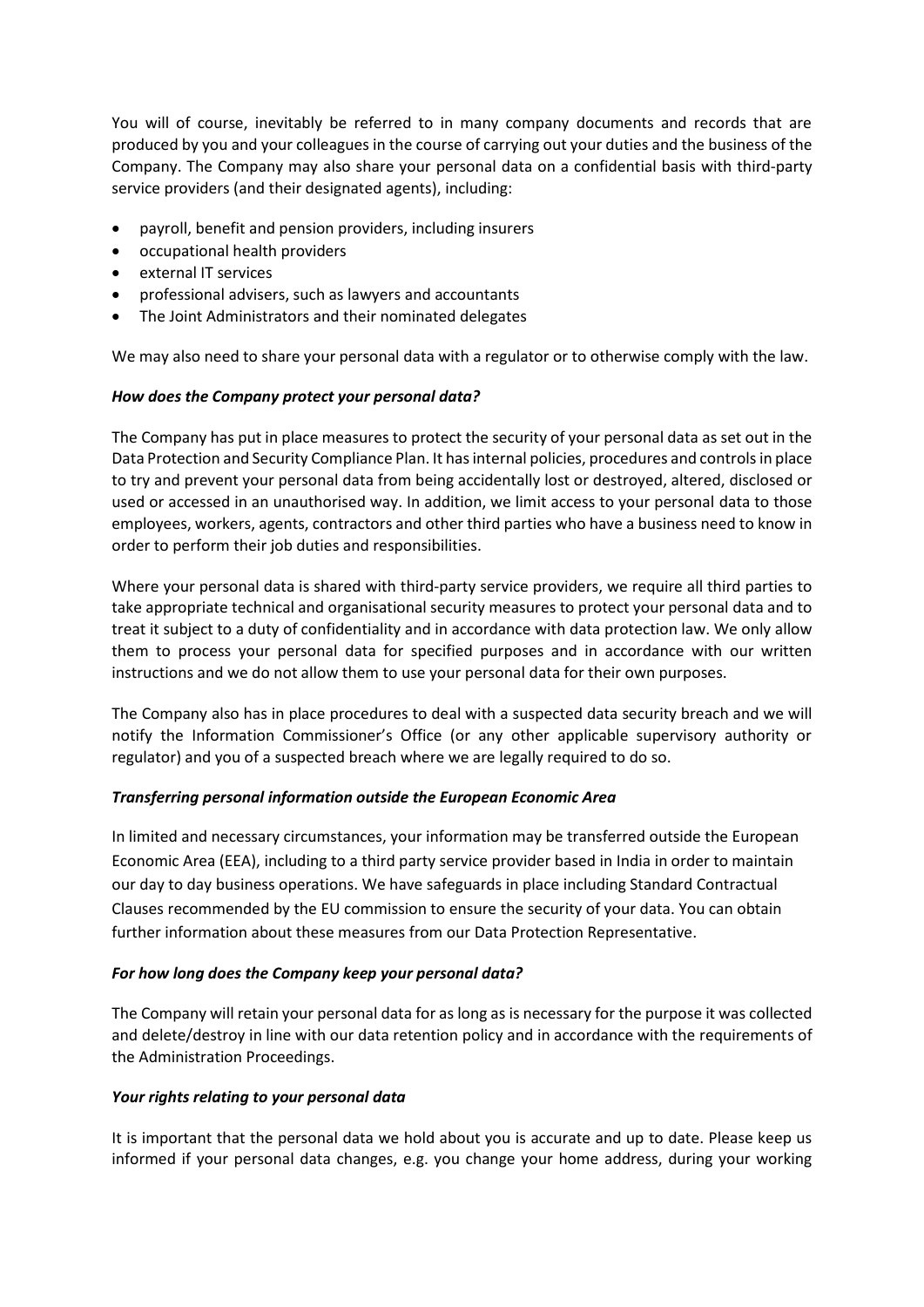relationship with the Company so that our records can be updated. The Company cannot be held responsible for any errors in your personal data in this regard unless you have notified the Company of the relevant change.

As a data subject, you have a number of statutory rights. Subject to certain conditions, and in certain circumstances, you have the right to:

- request access to your personal data this is usually known as making a data subject access request and it enables you to receive a copy of the personal data we hold about you and to check that we are lawfully processing it
- request rectification of your personal data this enables you to have any inaccurate or incomplete personal data we hold about you corrected
- request the erasure of your personal data this enables you to ask us to delete or remove your personal data where there's no compelling reason for its continued processing, e.g. it's no longer necessary in relation to the purpose for which it was originally collected
- restrict or object to the processing of your personal data this enables you to ask us to suspend the processing of your personal information, e.g. if you contest its accuracy and so want us to verify its accuracy
- data portability this gives you the right to request the transfer of your personal data to another party so that you can reuse it across different services for your own purposes.

If you wish to exercise any of these rights, please contact our Controller Representative. We may need to request specific information from you in order to verify your identity and check your right to access the personal data or to exercise any of your other rights. This is a security measure to ensure that your personal data is not disclosed to any person who has no right to receive it.

In the limited circumstances where you have provided your consent to the processing of your personal data for a specific purpose, you have the right to withdraw your consent for that specific processing at any time. This will not, however, affect the lawfulness of processing based on your consent before its withdrawal. If you wish to withdraw your consent, please contact our Data Protection Representative. Once we have received notification that you have withdrawn your consent, we will no longer process your personal data for the purpose you originally agreed to, unless we have another legal basis for processing.

If you believe that the Company has not complied with your data protection rights, you have the right to make a complaint to the Information Commissioner's Office (ICO) at any time. The ICO is the UK supervisory authority for data protection issues.

### *Changes to this privacy notice*

The Company reserves the right to update or amend this privacy notice at any time, including where the Company intends to further process your personal data for a purpose other than that for which the personal data was collected or where we intend to process new types of personal data. We will issue you with a new privacy notice when we make significant updates or amendments.

# *Contact*

If you have any questions about this privacy notice or how we handle your personal information, please contact either of the following:

Controller's Representative: Wendy Harris: wendy.harris@emeanortel.com